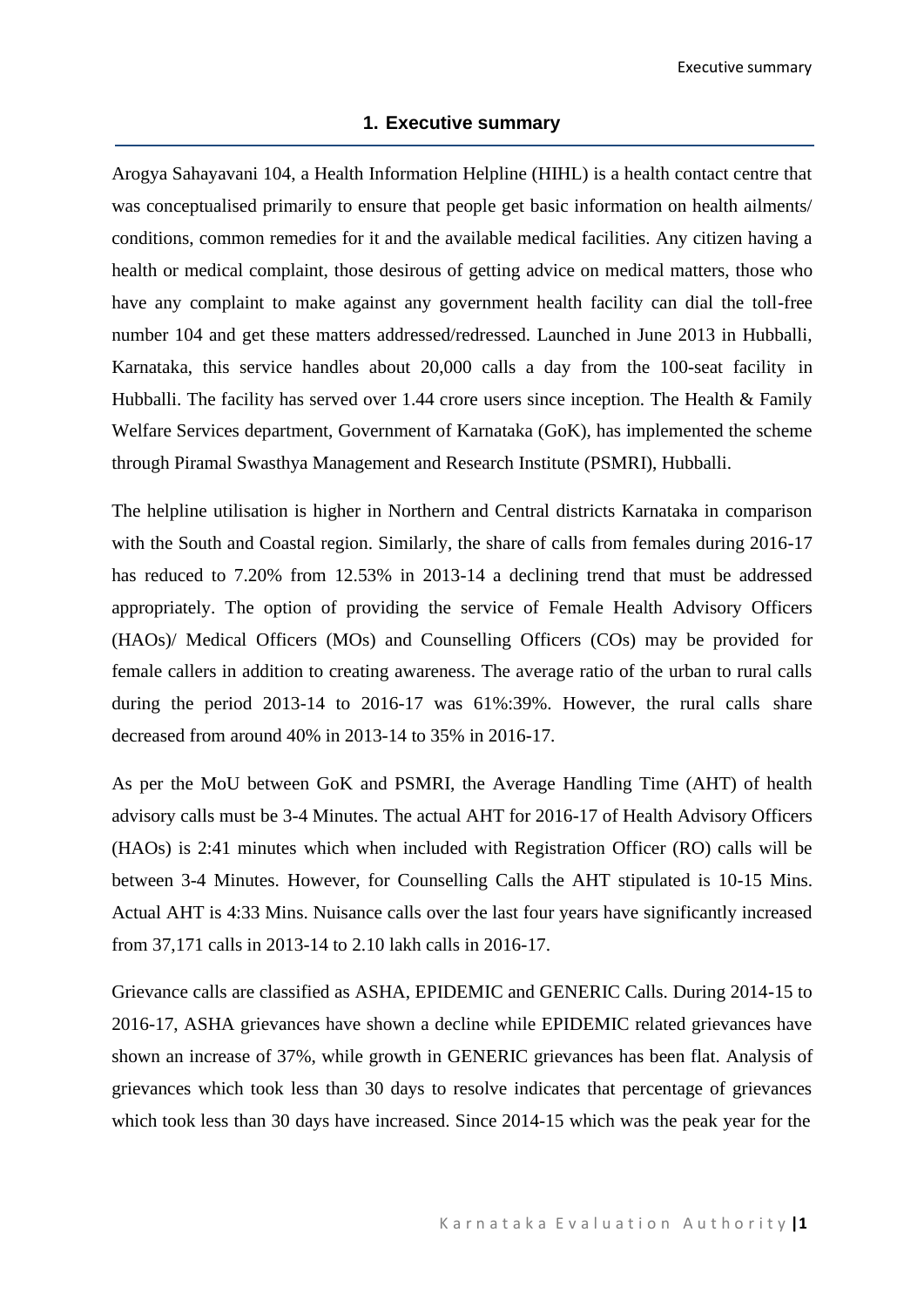Concurrent Evaluation of the 104 Arogya Sahayavani Health Information Helpline in Karnataka and Perspective Evaluation of its Augmentation and Modification

grievances have increased at a Compounded Annual Growth Rate(CAGR) of 33%. Grievance redressal mechanism has positively impacted ASHA workers.

Abandoned calls over the last four years have sharply increased from 1406 calls in 2013-14 to 8.31 lakh calls in 2016-17. Thus, there is a need to augment the call capacity, which is being taken up by operationalising another call centre in Bengaluru with 100 seats capacity.

Attrition rate during inception year was very high at 73 per cent. However, since then it has slowly reduced to 49 per cent in 2016-17. While attrition rate in case of Receiving Officer (RO), MO is lesser, HAO segment has higher attrition at 57%. As per Service Level Agreement(SLA) the doctors to HAOs ratio must be 1:6, however analysing the call load it is observed that ratio of total handling time of MOs to HAOs is ~1:9. Thus, it would be productive to reduce ratio of MOs to HAOs to 1:8.

The queries on health advisory received by 104 were analysed. The top 20 queries together amount to 47% of the total calls. From the analysis it is found that there are several queries such as Body Mass Index, Height, and Masturbation which are related to *General conditions* and these cannot be termed as *Ailments*. There are an estimated 40% of such calls which the HIHL receives which can be termed as *general conditions.*

In case of Customer Delight Index (CDI) three of the nine parameters were found to be not relevant and in case of one relevant parameter the weightage needs to be changed. Further it was also observed that CDI framework cannot be used for all the value-based services.

"The main objective of Arogya Sahayavani is to reduce the minor ailment load on the Public Health System and render qualitative service and grievance redressal mechanism. The pattern of OPD attendance has been mapped for the last five years along with HIHL call growth. The share of Total calls to OPD is at 8%, which also includes significant share of educational related calls. Thus, the share of ailment related calls would be approximately at 5%. The correlation between HIHL calls and OPD attendance has a very high positive correlation of 98% indicating that both have grown positively. During primary research over 81 percent people have indicated that they are delighted with 104 services, over 15 percent of the beneficiaries have indicated that they are satisfied and only around 2 per cent of the beneficiaries have indicated that they are dissatisfied with the service.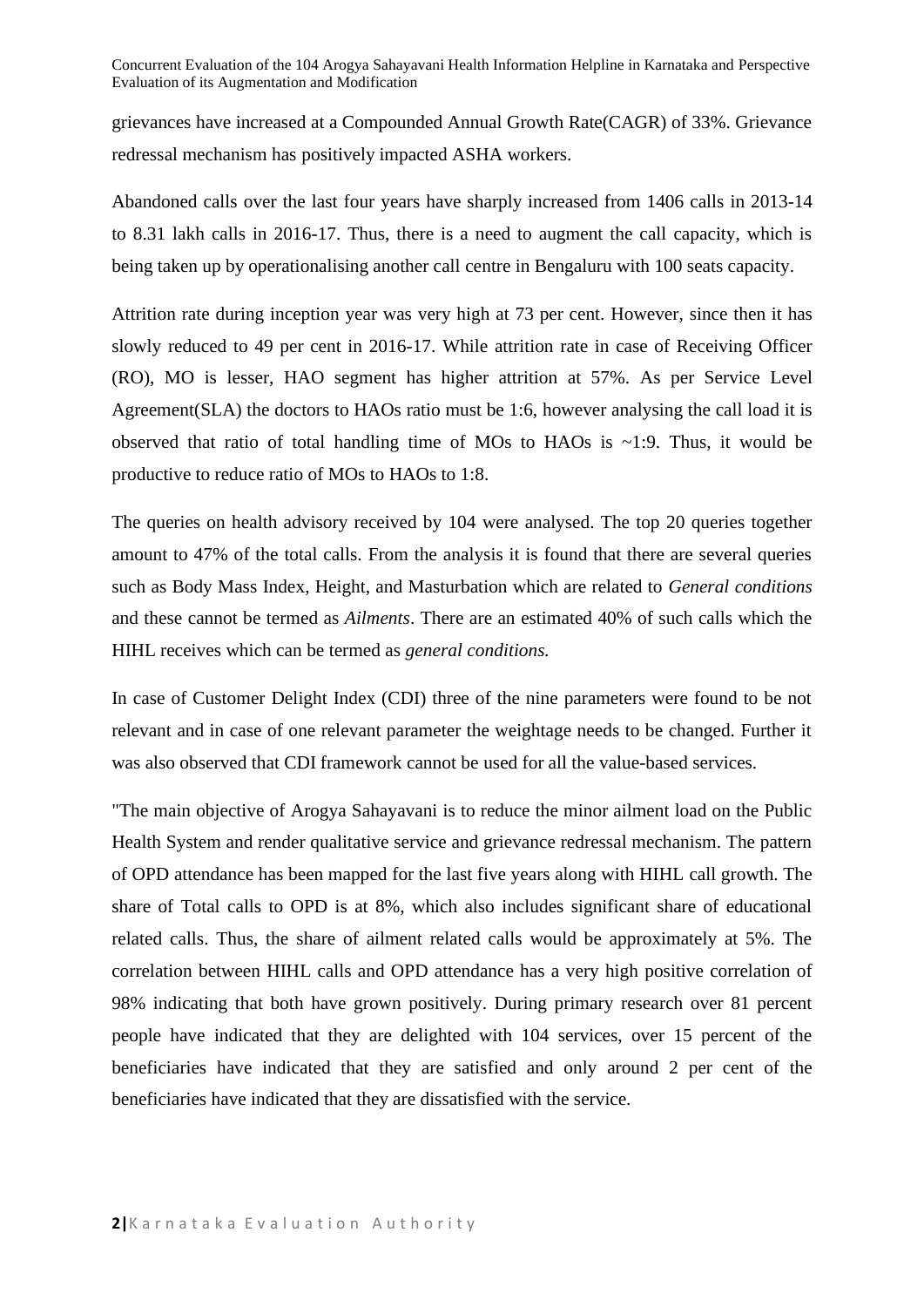Therefore, it may be concluded that, while the load on public health system has not significantly impacted, while 104 has successfully addressed the latent needs on health education and minor ailments.

Based on the data analysis and findings the following are the recommendations:

## **Short term Recommendations (< 1 year):**

The short-term recommendations which are focused on creation of awareness and improving processes are listed below:

**1. Creation of awareness across segments:** Lack of awareness uniformly across the state has resulted in skewed usage of the helpline geographically. So, there is a need to create awareness across the state especially in South Karnataka which has lower call share. Similarly, the since the usage the helpline among women is very low at ~8% of the call share, it is an imperative not only to create awareness among women. Further visibility of 104 is lesser unlike 108, which is visible on ambulances. Therefore, 104 HIHL brand must be strengthened.

Since the primary objective of the helpline is to reduce the minor ailment load on Public Health System. Accordingly, hospitals will be a good point to start creating awareness and divert minor ailment sufferers from OPD to 104 HIHL. Hence it is recommended to

- Have Graphic display boards at OPD registration/doctors' room, dressing and nursing chambers about 104 HIHL for minor ailments.
- Have Graphic display boards about Grievance lodging in case of corruption at various places such as diagnostic chambers, laboratory, operation theatre, Drug dispensary and other locations where corruption grievances are frequent.
- Engage 3A's (ASHA, Anganwadi worker, Auxiliary Nurse Midwifery(ANM)) to create awareness among women to utilise the 104 HIHL through graphic pamphlets for distribution among villages.
- To reach the poor and needy other schemes targeting BPL may be leveraged. For e.g. Printing about 104 on BPL Card cover.
- HIHL brand may be strengthened by incorporating a strong tagline (e.g. Health in your Hands) for which it stands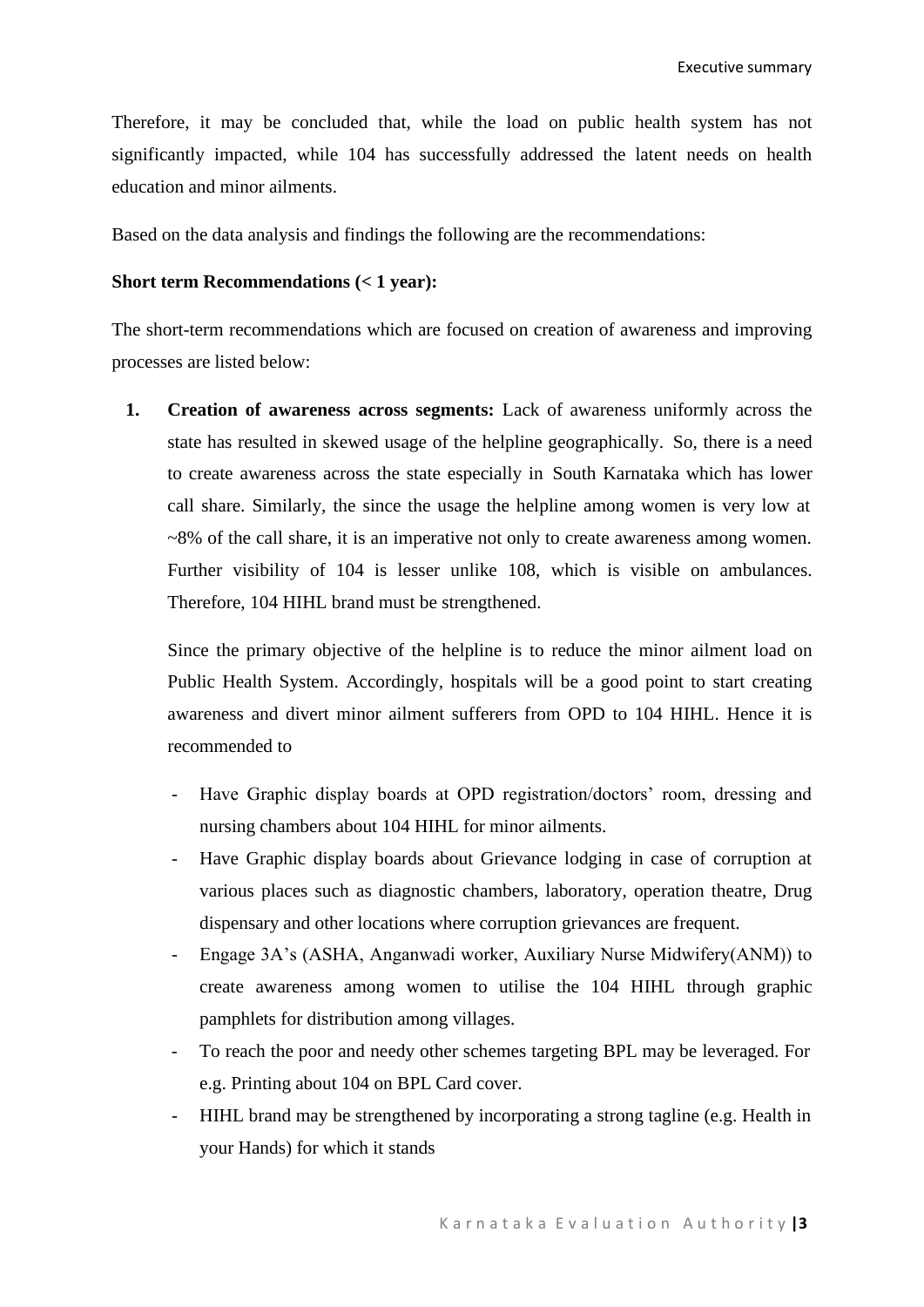Concurrent Evaluation of the 104 Arogya Sahayavani Health Information Helpline in Karnataka and Perspective Evaluation of its Augmentation and Modification

- While 104 HIHL gets visibility in various radio advertisements related to other epidemics (e.g. Dengue), mandatory tag line about 104 HIHL may be incorporated in all the advertisements where 104 is used as information line.
- Wide publicity through mass media and folk media may to be given to improve the awareness
- The awareness programmes on specific areas covering preventive, women and child health, personal hygiene, communicable and non- communicable diseases may be conducted to enhance effectiveness. The suggested categories are:
	- 1. **Gastro intestinal:** Acidity, heartburn, indigestion, diarrhoea
	- 2. **Respiratory:** Cold, Asthma, breathlessness, cough, cough with sputum and sometimes blood
	- 3. **Genito urinary:** Burning urination, burning menstruation, white discharge, PMS, frequent urination, prolapsed uterus, bleeding
	- 4. **Mental health:** Epilepsy (Fits), psychosis, aggressiveness/violent behaviour
	- 5. **Vision related:** Specifically, for persons more than 45 years old vision correction, cataract
	- 6. **General:** Body ache, joint pains, fever with chills, any rashes on the body, mouth ulcers, white patches (leukoderma), leprosy

Preventive steps/ early warning signals for increasing non-communicable diseases to be included are:

- 1. **Diabetes:** Over eating of fried foods, fats, sugar, coffee/tea, alcohol, and sedentary lifestyle
- 2. **Cancer:** 7 danger signs of oral cancer, cervical cancer amongst women with many children, breast cancer and self-examination tips, smoking related (at least get basic X-ray examinations done)
- 3. **Coronary:** Blood pressure/Hypertension, Stroke, Heart Attack
- **2. Improvements in Grievance communication & review:** Currently once the grievance is registered, it is communicated to concerned DHO through email and a follow-up is done after 7 days by SIO. It is recommended that the communication of grievance is also sent to the concerned institute (PHC/THC/DHC/UHC) directly in addition to DHO and a follow up may start on the  $3<sup>rd</sup>$  day of communicating the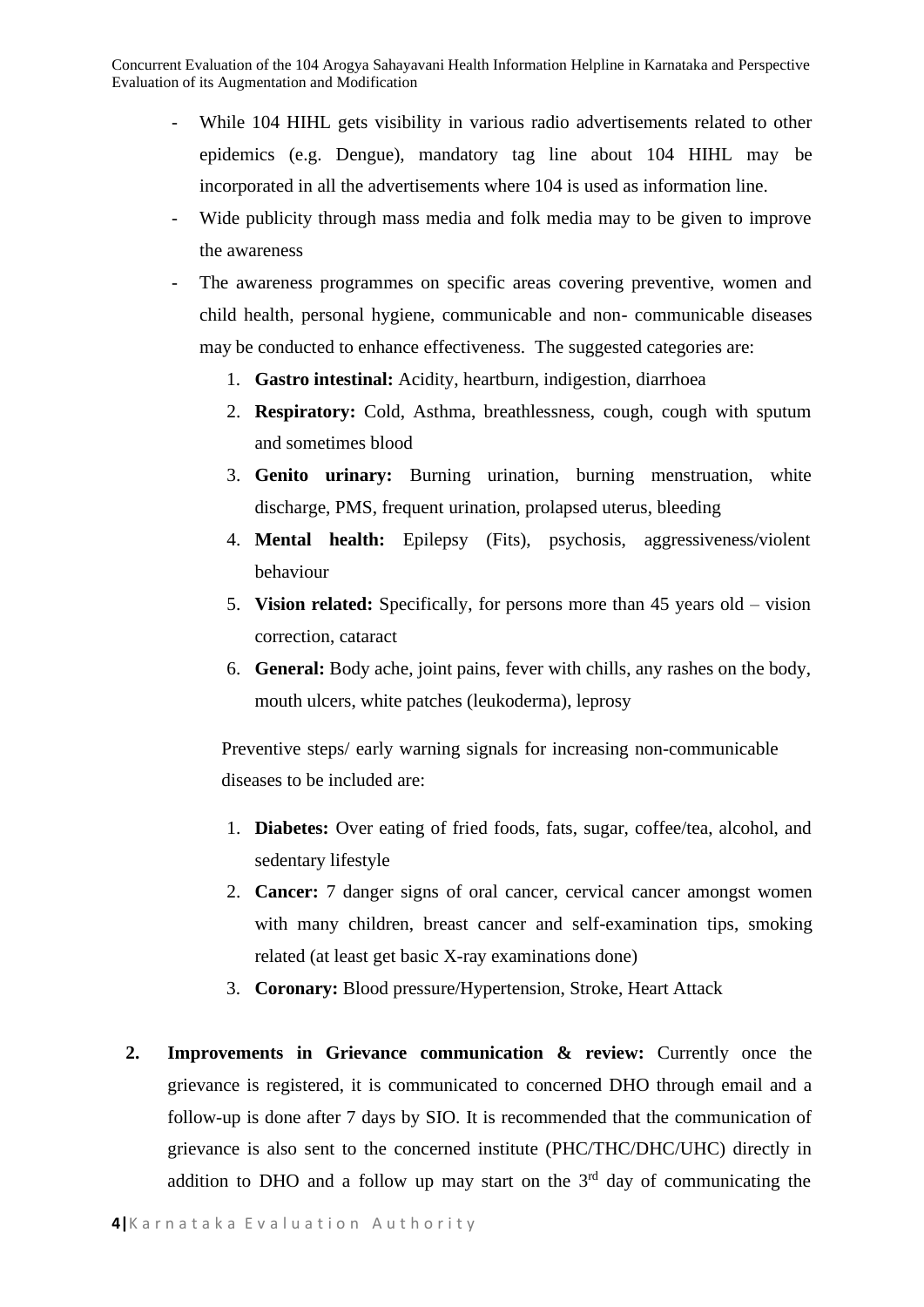grievance. A timeline matrix may be developed based on type of grievance in discussion with the Director, Health and Family Welfare. A monthly review meeting should be held to discuss those grievances which have not been resolved within stipulated time and necessary corrective and preventive actions may be taken in the meeting. In case of any changes in personnel managing these institutions, the Department of Health and Family Welfare Services must on a monthly basis, share the new contacts with the service provider.

- **3. Optimisation of Medical officers engaged:** As per SLA the doctors to HAOs ratio has to be 1:6, however analysing the call load it is observed that ratio of total handling time of MOs to HAOs is ~1:9. Thus it would be productive to reduce ratio of MOs to HAOs to 1:8 accordingly number of medical officers may be reduced.
- **4. Streamlining process to enable only female HAOs to address calls from female callers:** Only 8% of all the callers are female. During the primary research all the women callers have indicated their preference to women advisors. This would assist women callers to share their personal health problem without inhibitions. However, there is no option in the software to transfer calls from a women caller to women advisors. So necessary software system has to be developed/ procured to enable this facility. Similarly, male callers may be addressed by male advisors towards reducing the nuisance callers.
- **5. Amendment of Customer Delight Index (CDI): S**ome of the parameters used in CDI are not relevant and in some cases the weightage used needs to be amended. The recommended CDI structure is given in Table 25 of the recommendations section. Further the CDI questionnaire should standardised/translated into Kannada to ensure the feedback is consistent across the callers. Though this is a short-term measure it is suggested to have automated calling mechanism for feedback considering that medical conditions are personal in nature which is discussed under long term recommendations.
- **6. Consolidate services between Hubballi/Bangalore centres:** Services across the two call centres may be consolidated based on the locational advantages. For e.g. Counselling may be gradually moved to Bangalore as availability of advisors with academic background in psychology is better, thus the quality of services may be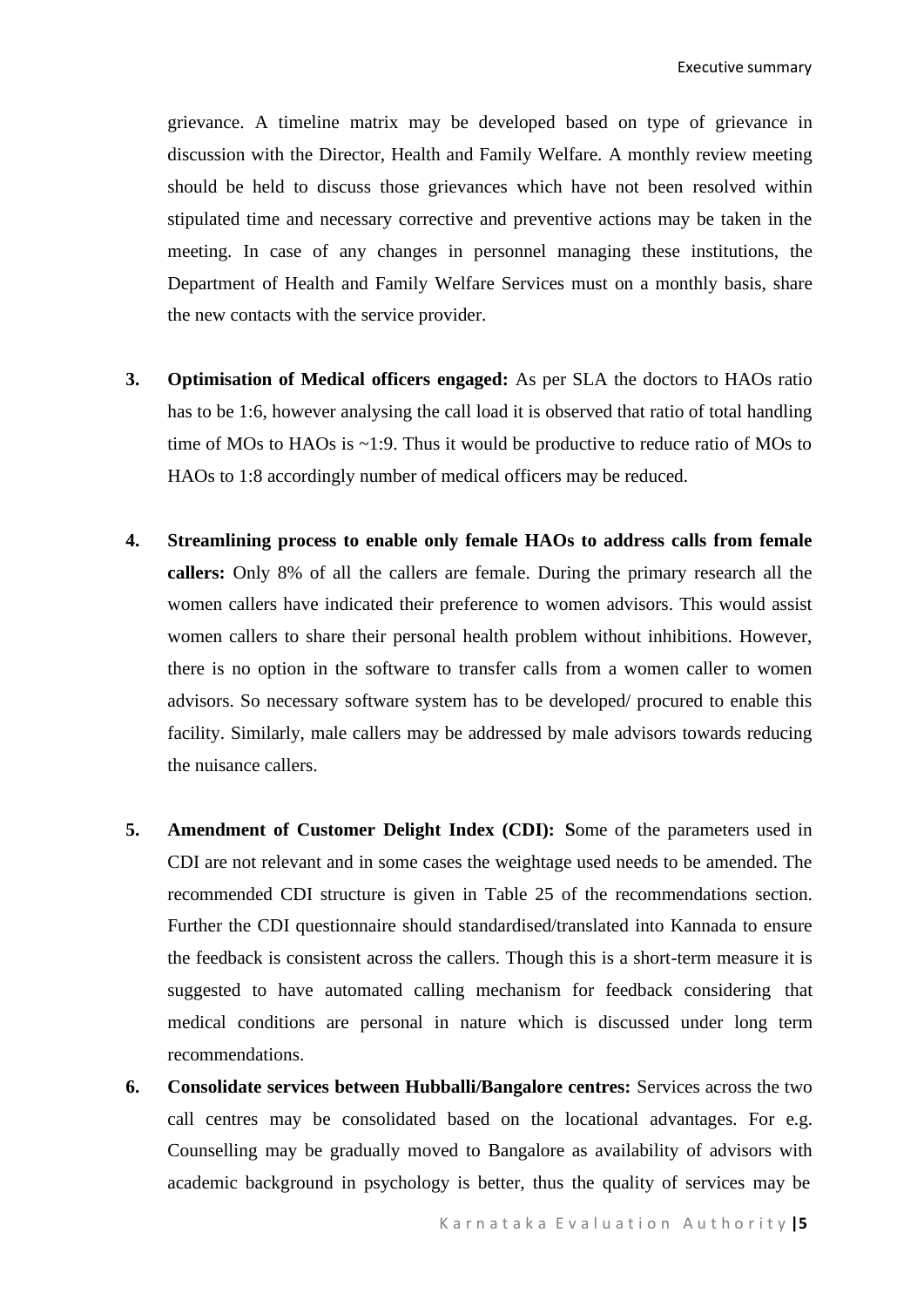improved. Similarly, Grievance Services may also be moved to Bangalore as the department HQ is situated in Bangalore and reviews of grievances may be scheduled by health department personnel more frequently along with SIOs.

As per the SLA, the capacity of telephonic lines must be 25% more than peak handling capacity. In this regard one more PRI line may be added at Hubballi call centre to increase the capacity from 90 lines to 120 lines.

## **Long Term Recommendations (1-3 years)**

The long-term recommendations which will augment the capacity of 104 services and improve service delivery are,

- **1. Automated feedback system on Customer satisfaction:** Considering the personal nature of health grievances automated feedback system may be deployed to take beneficiary feedback. In line with the feedback system deployed by IRCTC where in after the completion of each journey an automated call is received by the passenger about feedback on journey. Similarly, after each of the beneficiary call within 30 minutes an automated call can be made to the beneficiary and check if they are satisfied with the advice by pressing 1 for YES and 2 for NO on their phones. This will be less intimidating to the beneficiary and more responses may be expected since every caller will be requested feedback. The data thus received may be directly received from the system to Department of Health and Family Welfare Services. Based on the initial results continuous improvement goals may be sent for improving customer service.
- **2. Development of 104 mobile application:** With smart phones becoming more prevalent and data charges falling the acceptability and usage of mobile application is increasing. 104 HIHL mobile application may be developed where in list of home remedies, option to register grievances, monitor grievances, lifestyle management tips may be provided. All the government doctors should also have this app installed, and grievances will directly be routed from a complainant to relevant health care officer for resolution thus simplifying transactions. This may also reduce the load as for ailments such as acne and educational queries, the beneficiary may access through the application.